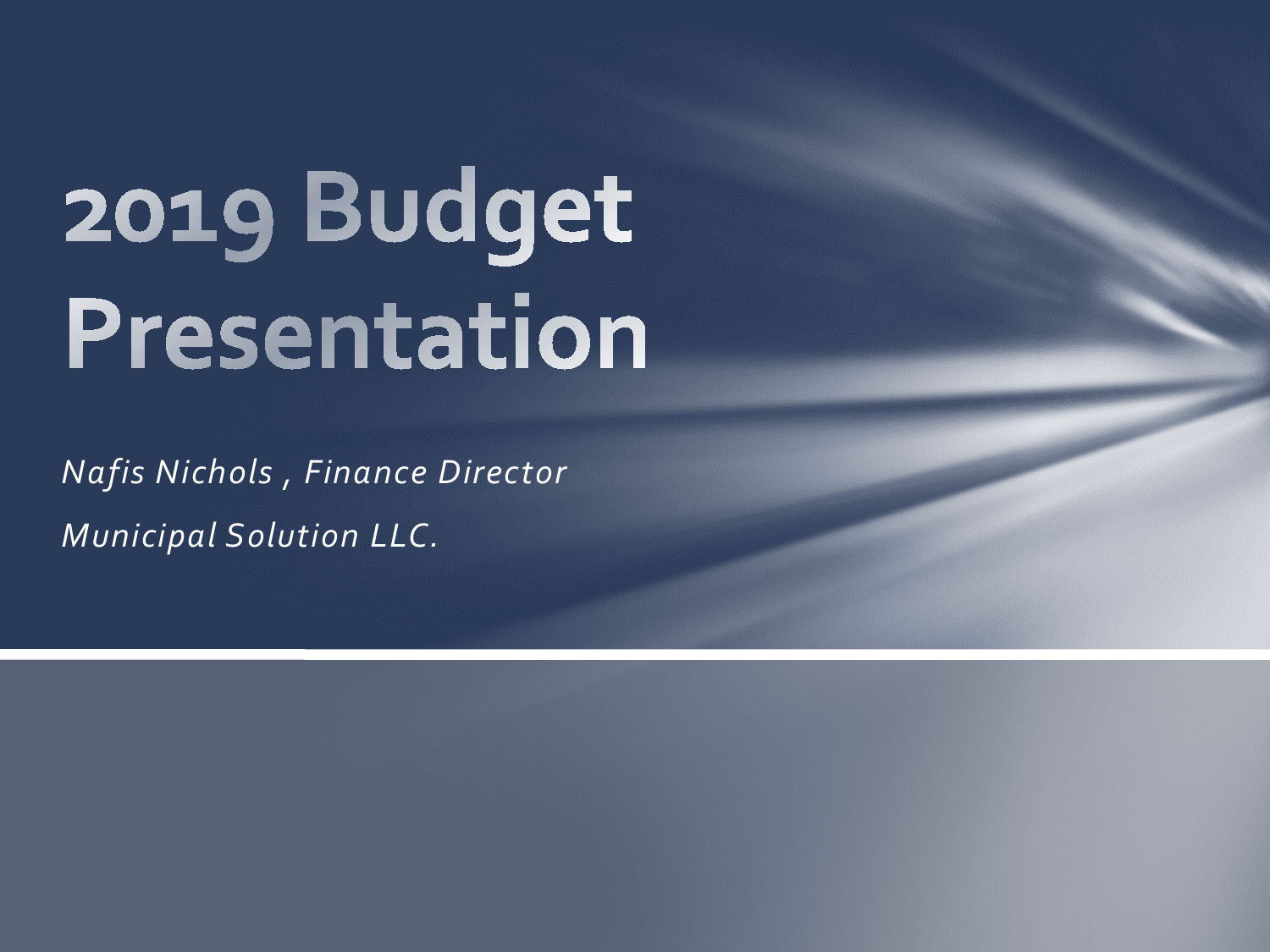# **Objectives**

 $\triangleright$  General Fund-o1 (Revenues and Expenditures)

 $\triangleright$  Refuse Fund-04 (Revenues and Expenditures)

 $\triangleright$  Sewer Fund-08 (Revenues and Expenditures)

Capital Improvement Fund-30 (Revenues and Expenditures)

 $\triangleright$  Motor Vehicles Fund-35 (Revenues and Expenditures)

 $\triangleright$  Vehicles Replacement Fund-40 (Revenues and Expenditures)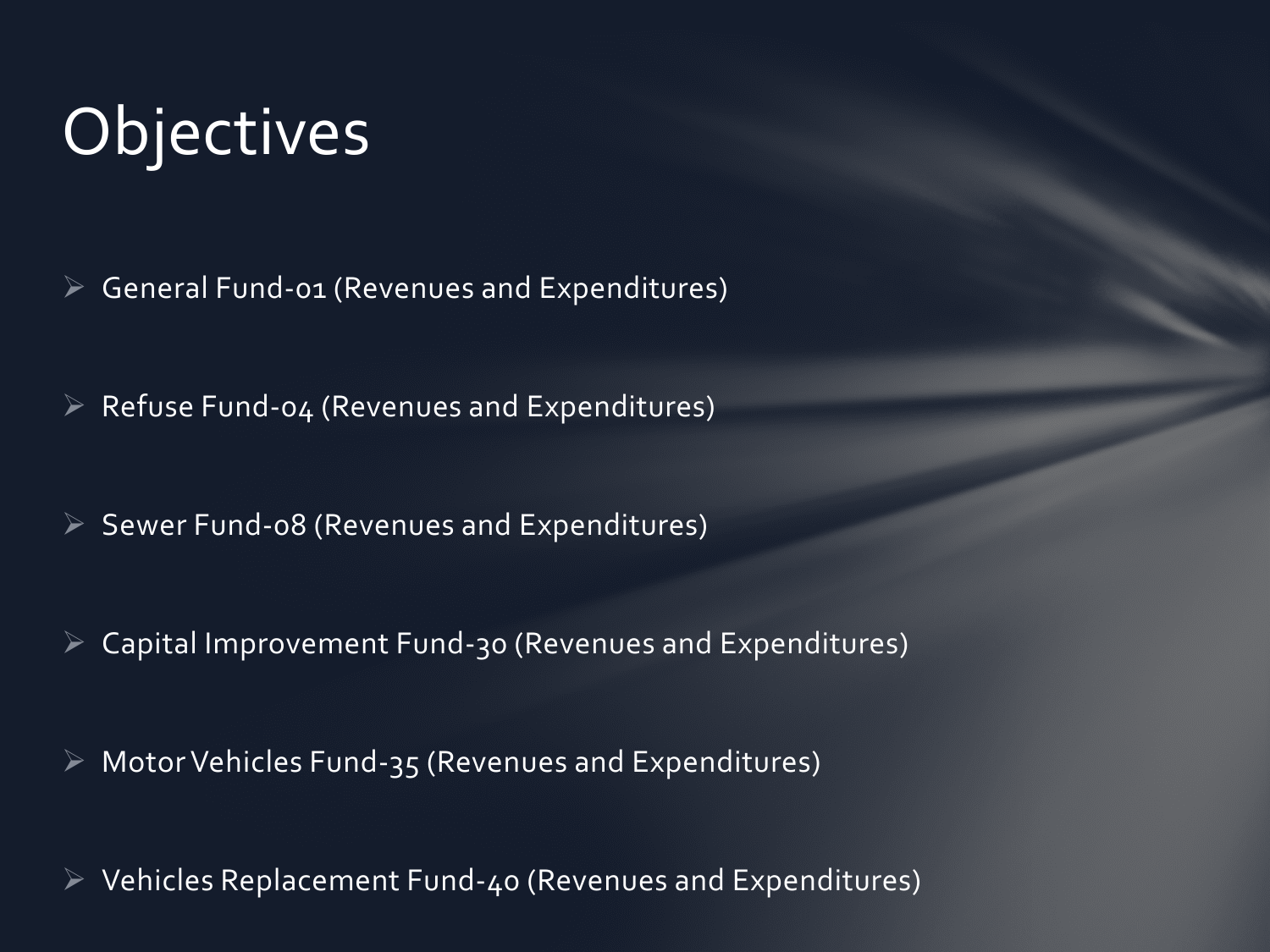# General Fund Revenues

| <b>Line Item</b>                                  | <b>Projection</b> |
|---------------------------------------------------|-------------------|
| Taxes-Real Estate & Act 511                       | \$5,006,703       |
| <b>Licenses and Permits</b>                       | \$300,075         |
| <b>Franchise Revenue</b>                          | \$225,000         |
| <b>Fines &amp; Forfeits</b>                       | \$162,100         |
| Interest, Rents and Royalties                     | \$71,525          |
| Intergovernmental Revenues                        | \$345,944         |
| <b>Charges For Services</b>                       | \$51,425          |
| Contributions/Donations/Miscellaneous Rev         | \$41,050          |
| <b>Other Revenue</b>                              | \$452,500         |
| <b>Total General Fund Revenues</b><br>\$6,656,322 |                   |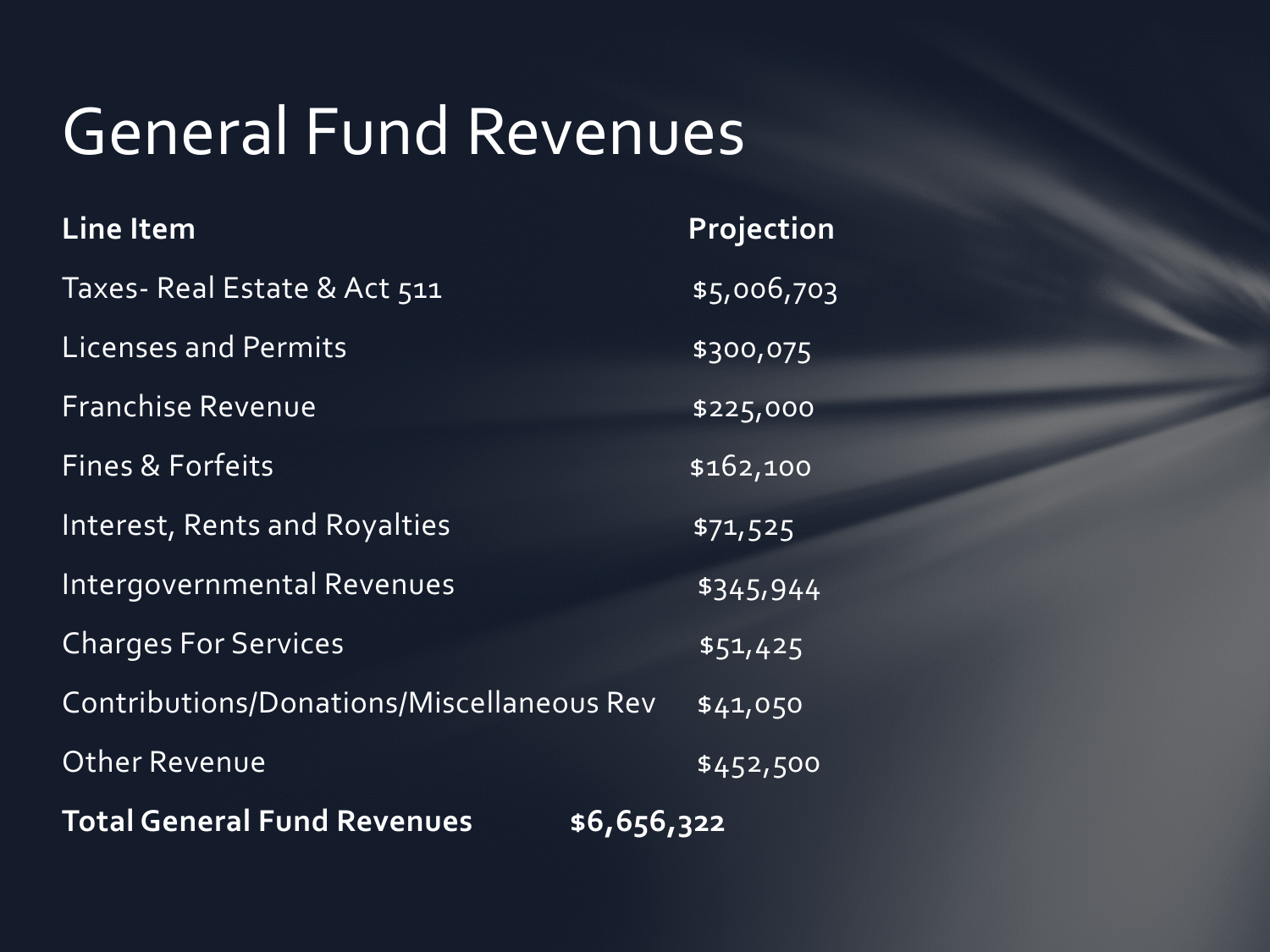# General Fund Revenues



Taxes- Real Estate & Act 511

Intergovernmental Revenues

**Contributions/Donations/Misce** llaneous Rev

Other Revenue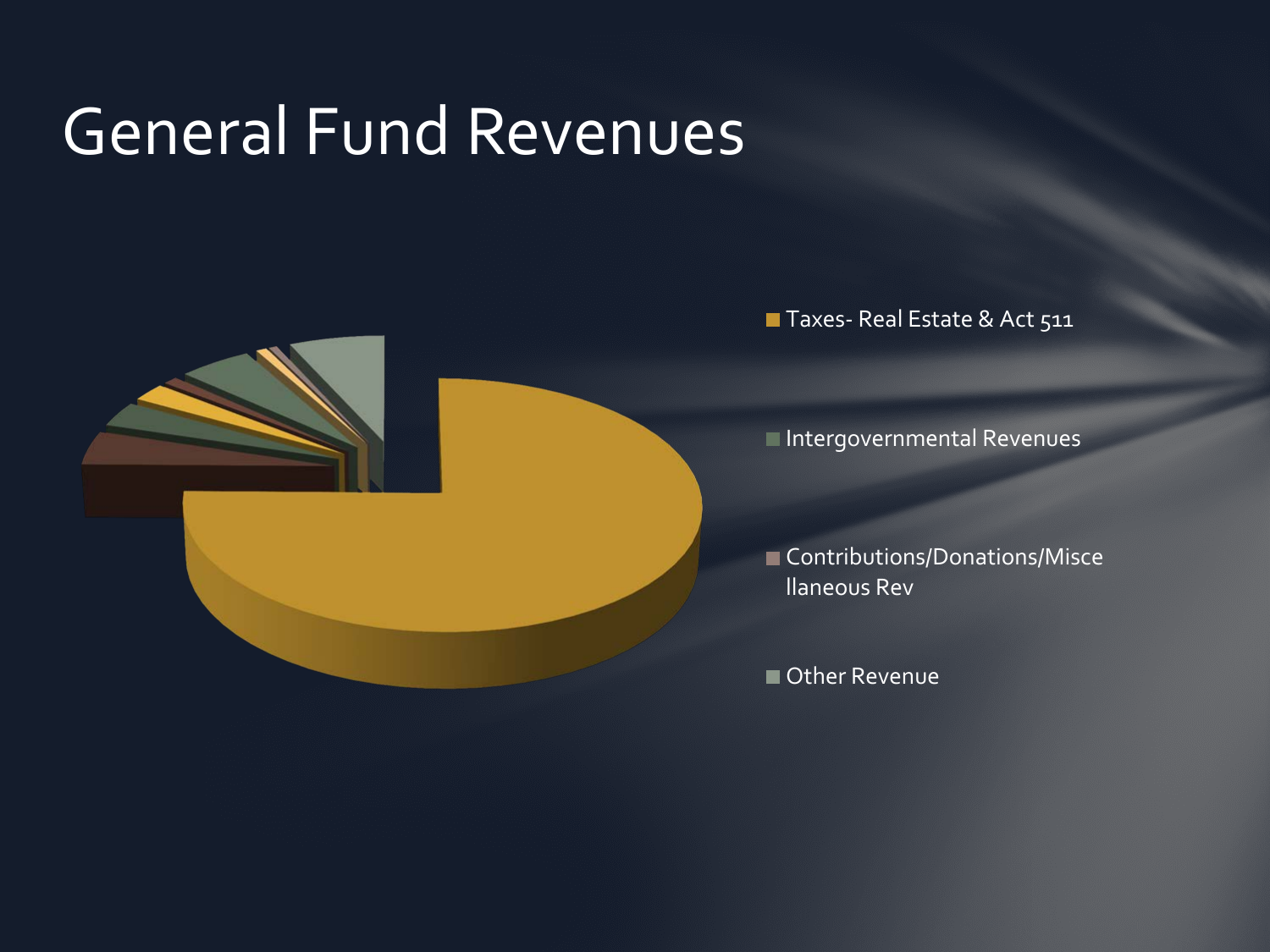# General Fund Expenditures

**Projections** 

| Line Item                                   | <b>Projections</b> | Line Item                                                     | Projection |
|---------------------------------------------|--------------------|---------------------------------------------------------------|------------|
| Legislative Body                            | \$124,732          | Recreation/Youth Development/Parks &<br><b>Special Events</b> |            |
| Administration                              | \$384,966          |                                                               | \$131,41   |
| <b>Financial Administration</b>             | \$175,363          | Library                                                       | \$513,703  |
| <b>Tax Collection</b>                       |                    | Debt Service Fund                                             | \$268,394  |
|                                             | \$33,643           | Planning/Zoning/Urban Development &                           |            |
| Legal Services/Engineer                     | \$201,500          | Miscellaneous Expenses                                        | \$46,950   |
| Insurance & Bonding/Borough Facilities      |                    |                                                               |            |
|                                             | \$599,754          | <b>Total Departmental Expenditures</b>                        |            |
| Police                                      | \$2,989,836        | \$6,581,322                                                   |            |
| Fire                                        | \$212,224          | <b>Total General Fund Operating Transfers</b>                 |            |
|                                             |                    | \$75,000                                                      |            |
| <b>Code Enforcement</b>                     | \$407,688          | <b>Total General Fund Expenditures</b>                        |            |
| <b>Emergency Management</b>                 | \$14,956           | \$6,656,322                                                   |            |
| <b>Highway Maintenance/General Services</b> |                    |                                                               |            |
|                                             |                    |                                                               |            |

\$476,202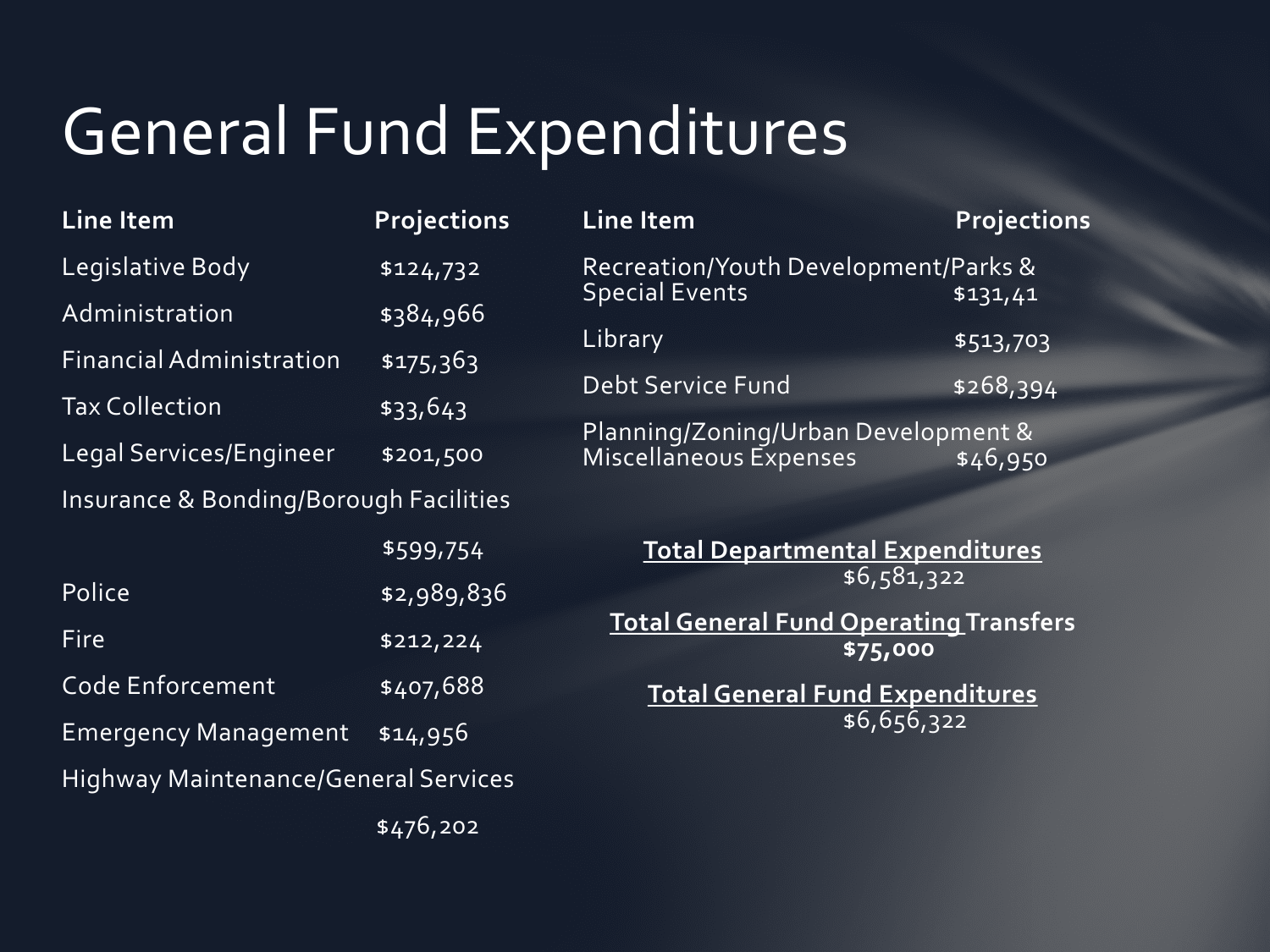# General Fund Expenditures



**Administration** 

- **Legal Services/Engineer**
- Insurance & Bonding/Borough Facilities
- **Police**
- **Fire**
- Code Enforcement
- **Emergency Management**
- **Highway Maintenance/General Services**
- Recreation/Youth Development/Parks & Speical Events
- **Library**
- Debt Service Fund
- Planning/Zoning/Urban Development & Miscellaneous Expenses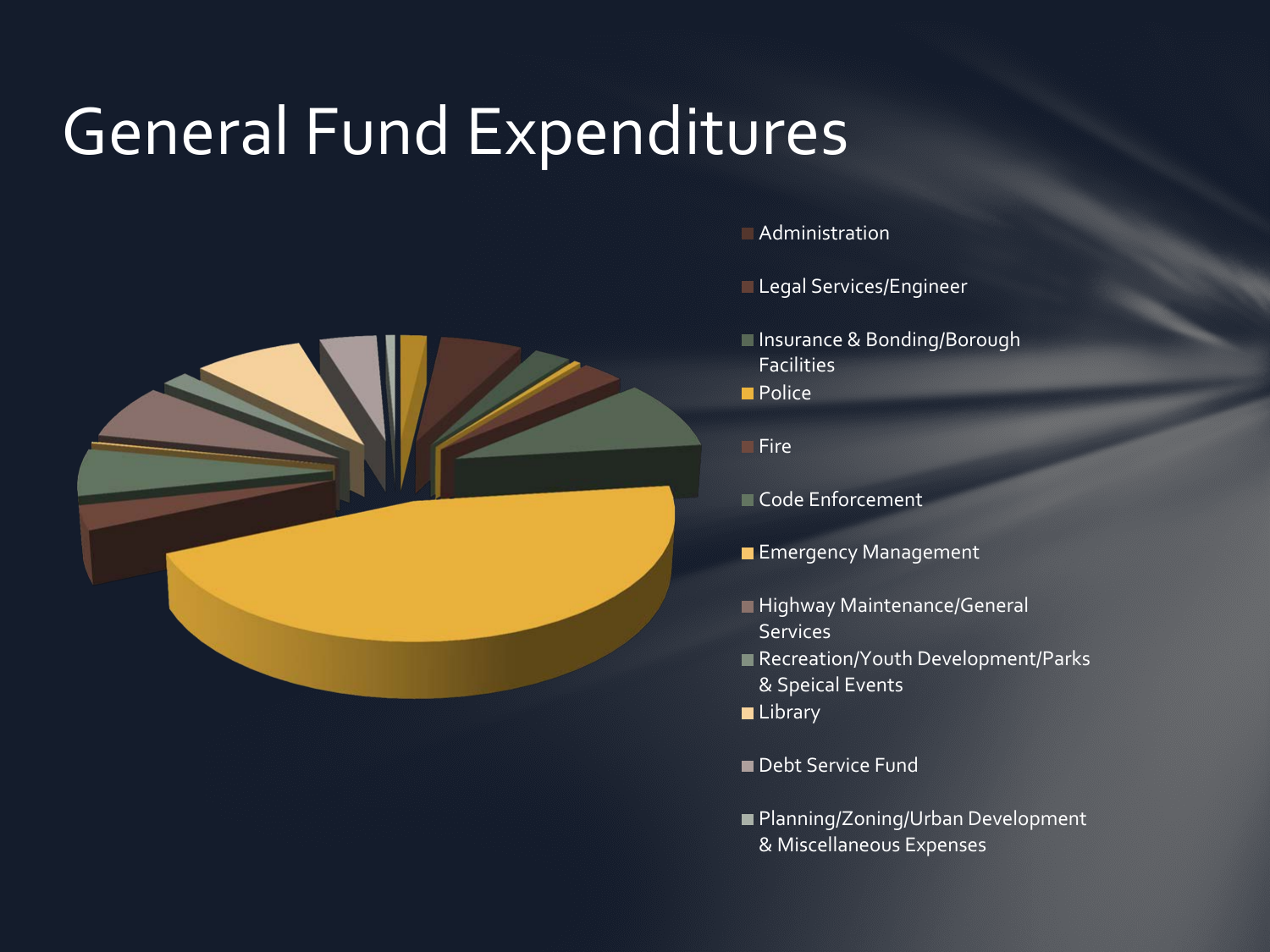# Refuse Fund Revenues

| <b>Line Item</b>                       | Projection |
|----------------------------------------|------------|
| <b>Interest Earnings</b>               | \$1,198    |
| Recyclable (904 Grant)                 | \$4,744    |
| <b>Solid Waste Collection/Disposal</b> | \$699,788  |
| <b>Street/Shade Tree Fund</b>          | \$1,000    |
| Solid Waste Collection/Delinquent      | \$27,650   |
| Solid Waste Capital Surcharge          | $$ -$      |
| Sale of Recyclables                    | \$600      |
| Use of Prior Year's Fund Balance       | \$50,000   |
| TOTAL REFUSE FUND REVENUES \$784,980   |            |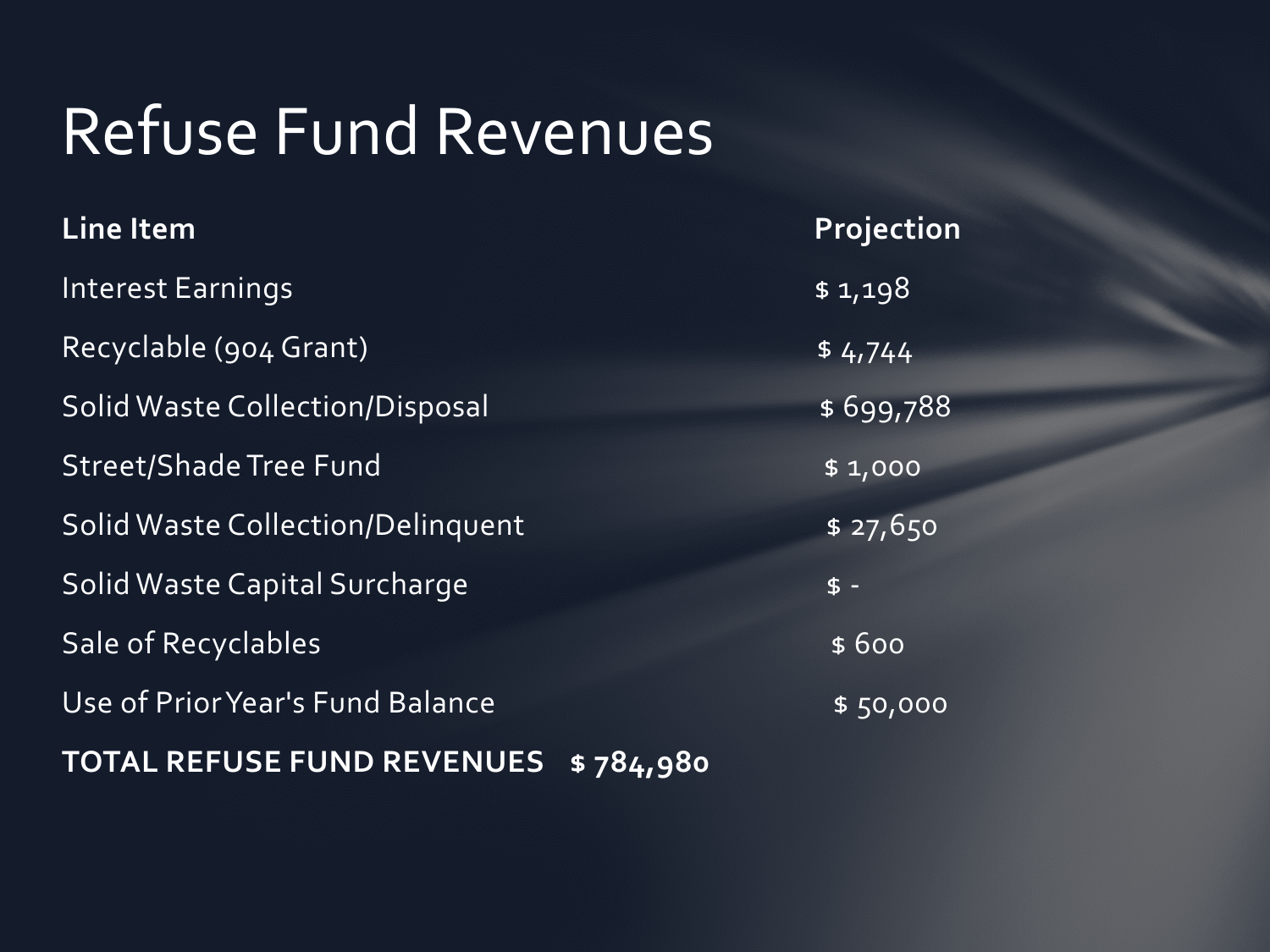# Refuse Fund Expenditures

#### **Line Item Projection** Line Item

**Projection** 

| Administration- Management Professional Services Hwy Maint./Gen. Services - Contracted Services |           |                                                       |                  |  |
|-------------------------------------------------------------------------------------------------|-----------|-------------------------------------------------------|------------------|--|
|                                                                                                 | \$42,500  | <b>Trash Removal</b>                                  | \$512,750        |  |
| Tax Collection - Printing/Binding                                                               | \$550     | Hwy Maint./Gen. Services - Other Contracted           |                  |  |
| Engineer - Engineering/Architechural Services                                                   |           | <b>Services</b>                                       | \$1,000          |  |
|                                                                                                 | \$750     | Hwy Maint./Gen. Services - Contracted                 |                  |  |
| <b>Borough Facilities - Contracted Services</b>                                                 |           | Services/Trees                                        | $\sqrt{2}$ 4,000 |  |
|                                                                                                 | \$750     | Hwy Maint./Gen. Services- Administrative              |                  |  |
| Hwy Maint./Gen. Services - Labor                                                                | \$149,332 | Overhead                                              | \$8,500          |  |
| Hwy Maint./Gen. Services - Labor OT                                                             | \$32,500  | Hwy Maint./Gen. Services - Operating Supplies         |                  |  |
| Hwy Maint./Gen. Services -Benefits                                                              | $$ -$     |                                                       | \$1,500          |  |
| Hwy Maint./Gen. Services - Employers                                                            |           | Hwy Maint./Gen. Services - Repair/Maint. Services     |                  |  |
| <b>FICA/SUI/FUTA</b>                                                                            | \$10,348  |                                                       | \$1,500          |  |
| Hwy Maint./Gen. Services - Uniformed Pension                                                    |           | <b>Other Financing Uses- Transfer to Capital Fund</b> |                  |  |
| Contribution                                                                                    | \$5,000   | Other Financing Uses- Transfer to General Fund        |                  |  |
| Hwy Maint./Gen. Services -Operating Supplies                                                    |           |                                                       | $\mathsf{\$}$ -  |  |
|                                                                                                 | \$3,500   |                                                       |                  |  |
| Hwy Maint./Gen. Services - Accounting/Auditing                                                  |           |                                                       |                  |  |
|                                                                                                 | \$9,000   | <b>Total Expenditures</b>                             | \$784,980        |  |
| Hwy Maint./Gen. Services - Repair/Maint. Services                                               |           |                                                       |                  |  |
|                                                                                                 | \$1,500   |                                                       |                  |  |
|                                                                                                 |           |                                                       |                  |  |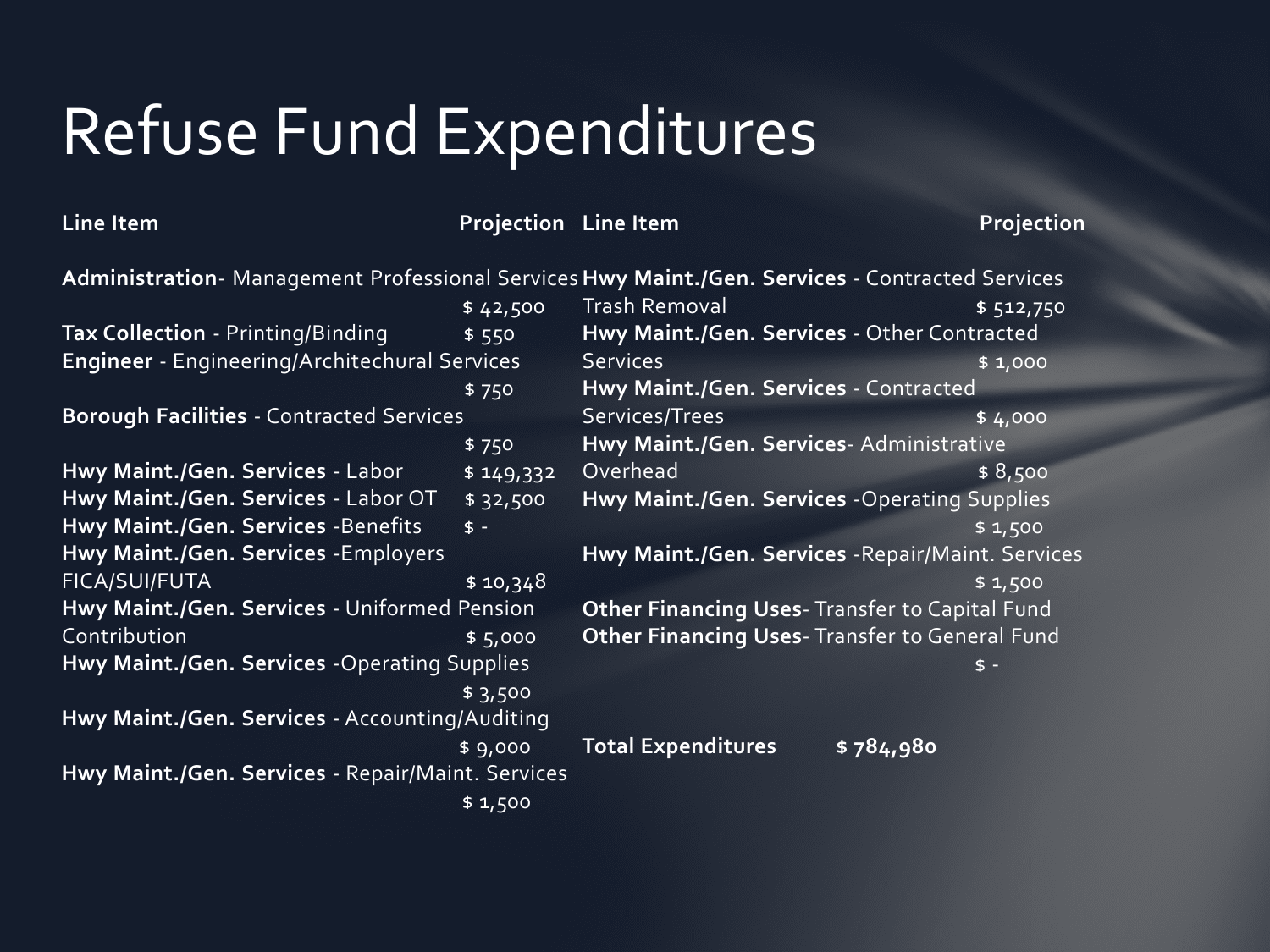# Sewer Fund Revenues

| Line Item                        | Projection            |
|----------------------------------|-----------------------|
| Interest Earned                  | \$2,239.00            |
| Sewer Use Charge - Current       | $\sqrt{2,100,000.00}$ |
| Sewer Use Charge - Delinquent    | \$177,560.00          |
| Use of Prior Years' Fund Balance | \$350,000.00          |

**Total Sewer Fund Revenue \$ 2,629,799.00**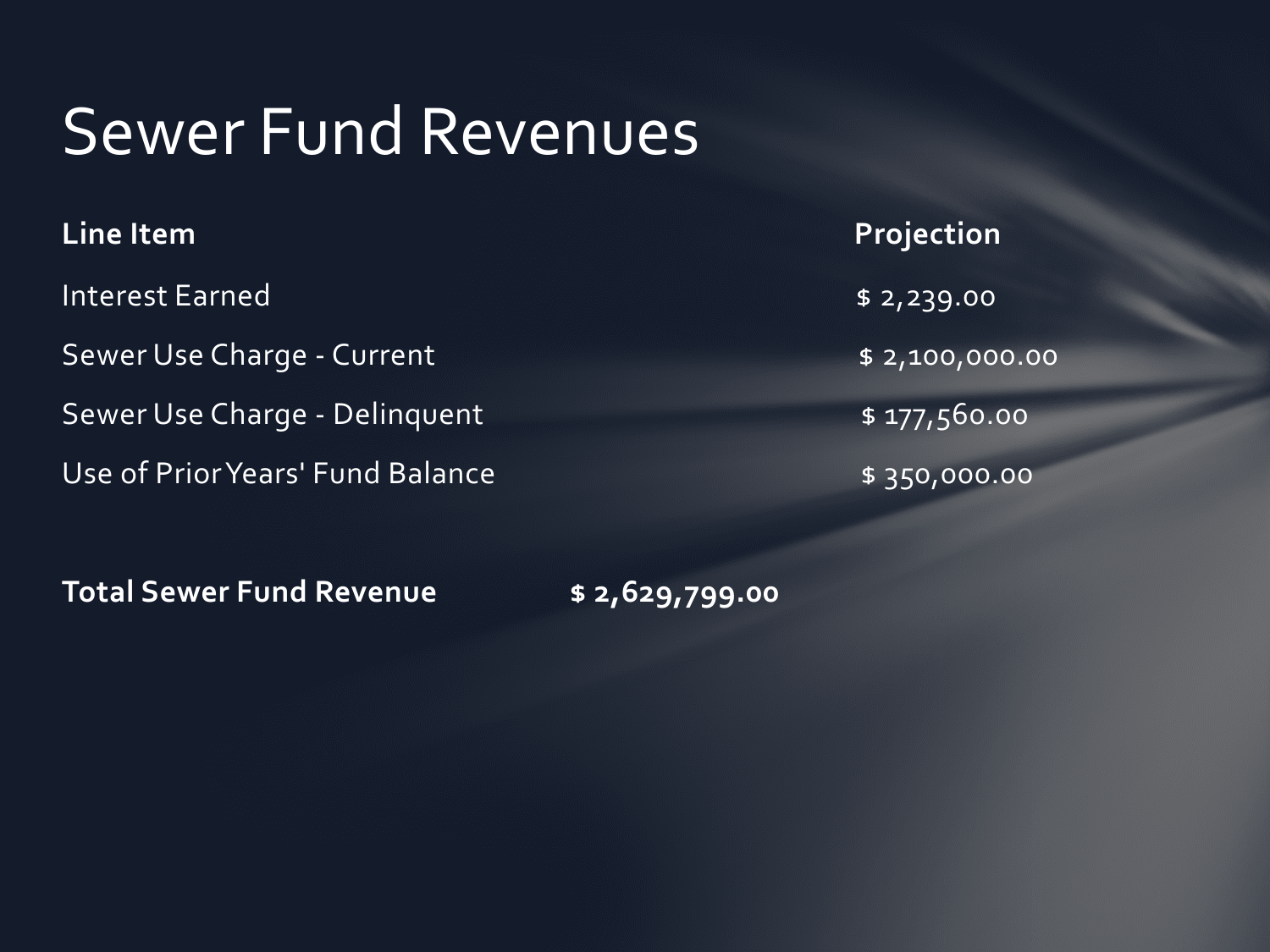# Sewer Fund Expenditures

Line Item **Projection** 

**Line Item Projection** 

| Legislative Body- Council - Employer                                                      |              | Highway Maint./Gen. Services - Uniformed               |                       |
|-------------------------------------------------------------------------------------------|--------------|--------------------------------------------------------|-----------------------|
| FICA/SUI/FUTA                                                                             | \$9,900.00   | <b>Pension Contribution</b>                            | \$7,500.00            |
| <b>Administration-Management Professional</b>                                             |              | Highway Maint./Gen. Services - R&M Vehicles &          |                       |
| <b>Services</b>                                                                           | \$42,500.00  | Equip.                                                 | \$2,500.00            |
| Financial Administration - Accounting/Audit                                               |              | <b>Highway Maint./Gen. Services - Utility Services</b> |                       |
| <b>Fees</b>                                                                               | \$9,000.00   |                                                        | $\frac{1}{2}$ ,500.00 |
| Tax Collection - Printing/Binding \$750.00                                                |              | <b>Highway Maint./Gen. Services -</b>                  |                       |
| Legal Services-Legal Services \$500.00                                                    |              | Repair/Maintenance                                     | \$7,000.00            |
| <b>Engineer</b> - Engineering/Architectural Services                                      |              | Highway Maint./Gen. Services - Contracted              |                       |
|                                                                                           | \$35,000.00  | <b>Services</b>                                        | \$1,850,000.00        |
| <b>Borough Facilities - Contract Services</b>                                             |              | General Obligation Bond Principal \$ -                 |                       |
|                                                                                           | \$1,200.00   | <b>General Obligation Bond Interest</b>                | $$ -$                 |
| <b>Highway Maint./Gen. Services - Operating</b>                                           |              | Transfer to General Fund \$350,000.00                  |                       |
| <b>Supplies</b>                                                                           |              | \$1,000.00 Transfer to Capital Fund                    | \$205,016.58          |
| Highway Maint./Gen. Services - Salaries/Wages Total Sewer Fund Expenses<br>\$2,629,799.00 |              |                                                        |                       |
| Labor                                                                                     | \$149,332.42 |                                                        |                       |
| Highway Maint./Gen. Services-Salaries/Wages                                               |              |                                                        |                       |
| Labor OT                                                                                  | \$7,500.00   |                                                        |                       |
| Highway Maint./Gen. Services - Benefits                                                   |              |                                                        |                       |
|                                                                                           | $$ -$        |                                                        |                       |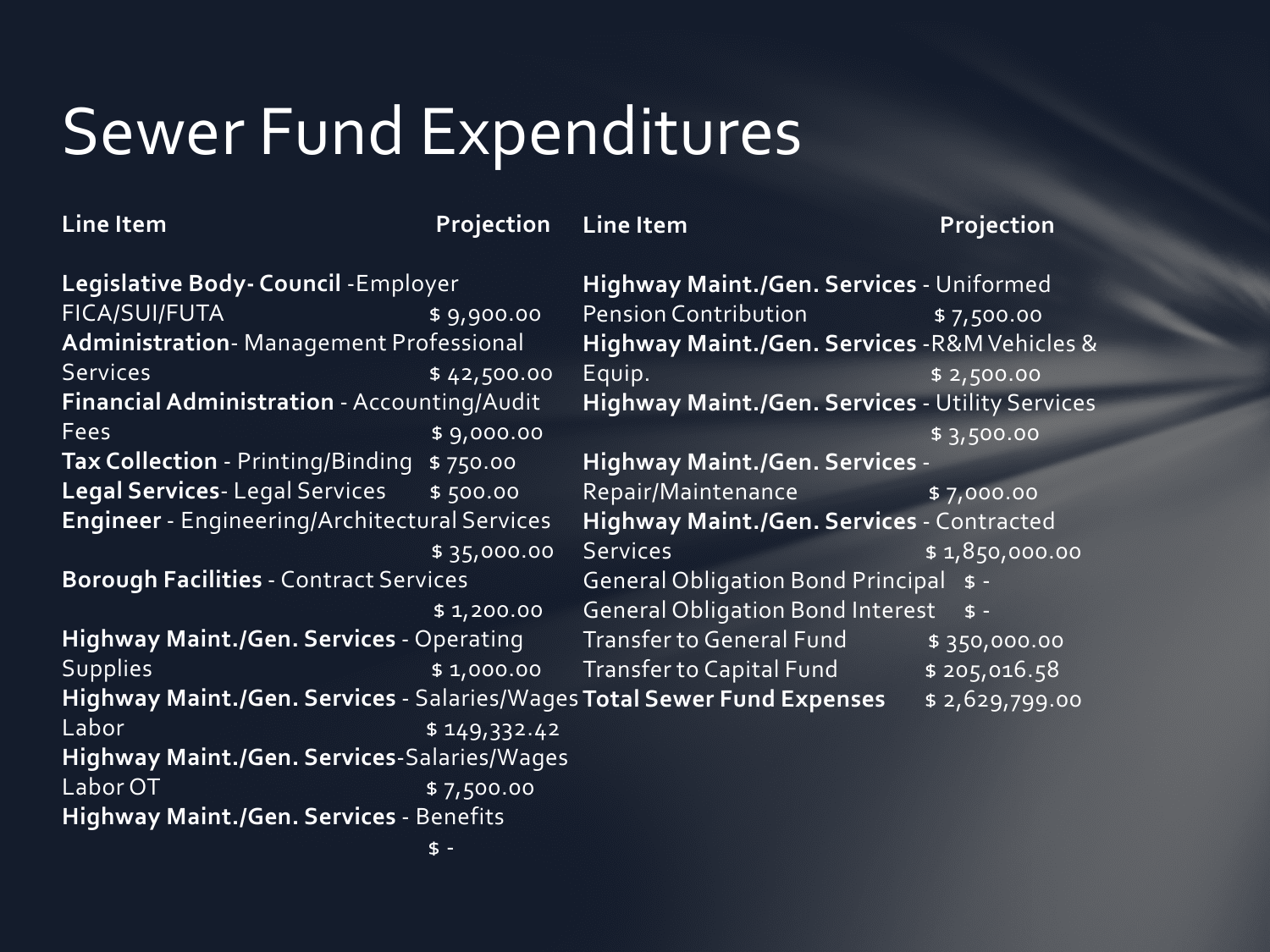### Capital Improvement Fund Revenues

| Line Item                        | Projection |
|----------------------------------|------------|
| Interest Earnings                | \$331      |
| Transfer from GF                 | $$ -$      |
| <b>Transfer from Refuse</b>      | $$ -$      |
| <b>Transfer from Sewer</b>       | \$205,017  |
| Use of Prior Years' Fund Balance | $$ -$      |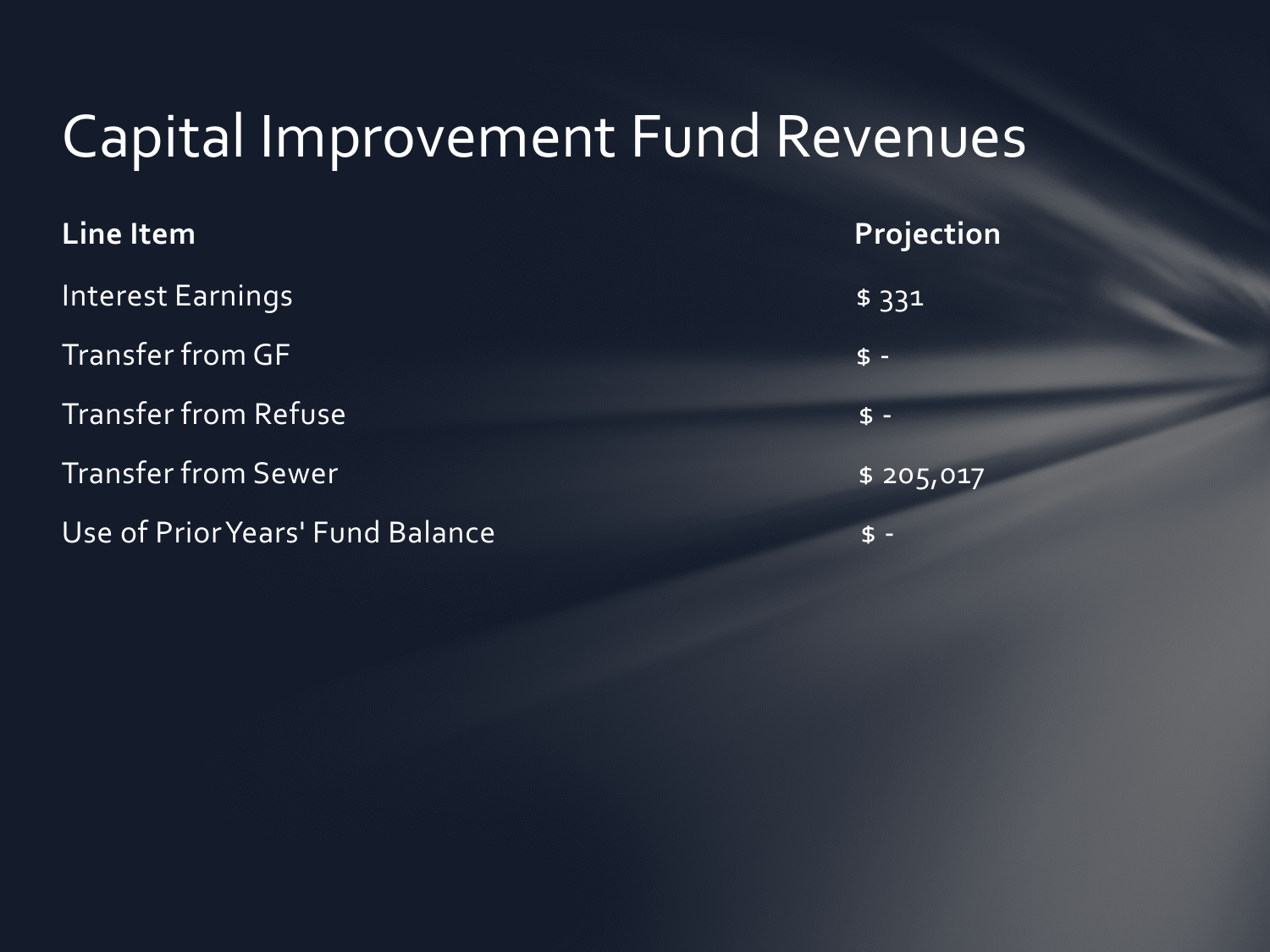### Capital Improvement Fund Expenditures

**Line Item Projection Line Item** 

**Projection** 

**General Government** Capital Purchases - Equipment  **\$ 75,000**  **Highway Maintenance/General Services** Repair/Replace/Maintenance

 **\$ 50,000** 

 **\$ 5,000** 

#### **Borough Facilities**

Repair/Replace/Maintenance

 **\$ 55,348** 

**Library**  Misc. Improvments

#### **Police**

Capital Purchases - Equipment

 **\$ 20,000 Total Uses \$ 205,348**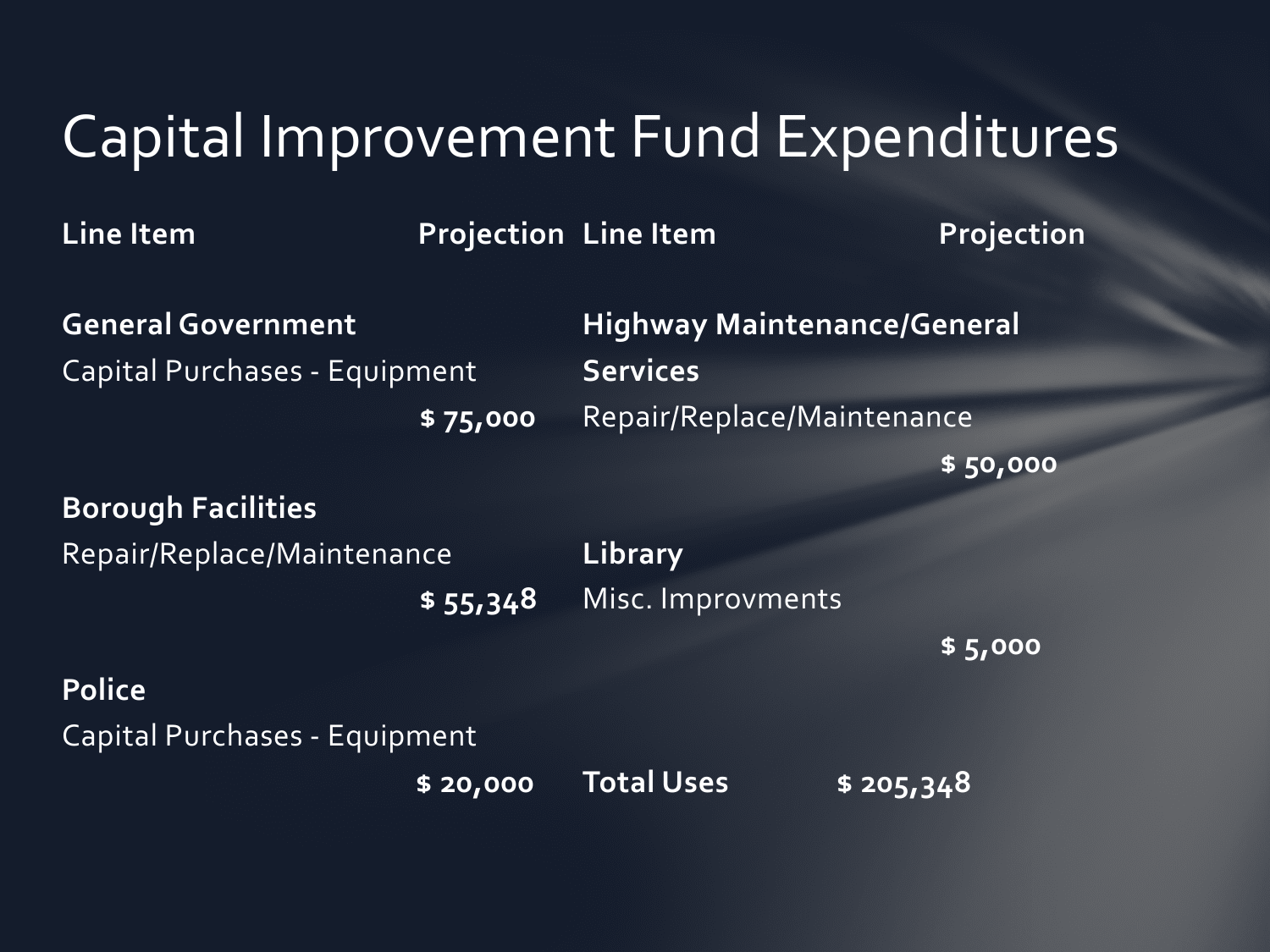# Motor License Fund Revenues

| Line Item                          | Projection |
|------------------------------------|------------|
| Interest Earnings                  | \$554      |
| Motor Vehicle Fuel Taxes           | \$284,289  |
| <b>Miscellaneous Revenues</b>      | \$0        |
| <b>Transfer from General Fund</b>  | \$0        |
| <b>Transfer from Sewer Fund</b>    | \$0        |
| Use of "Prior Years' Fund Balance" | \$0        |

### **TOTAL MLF \$284,843**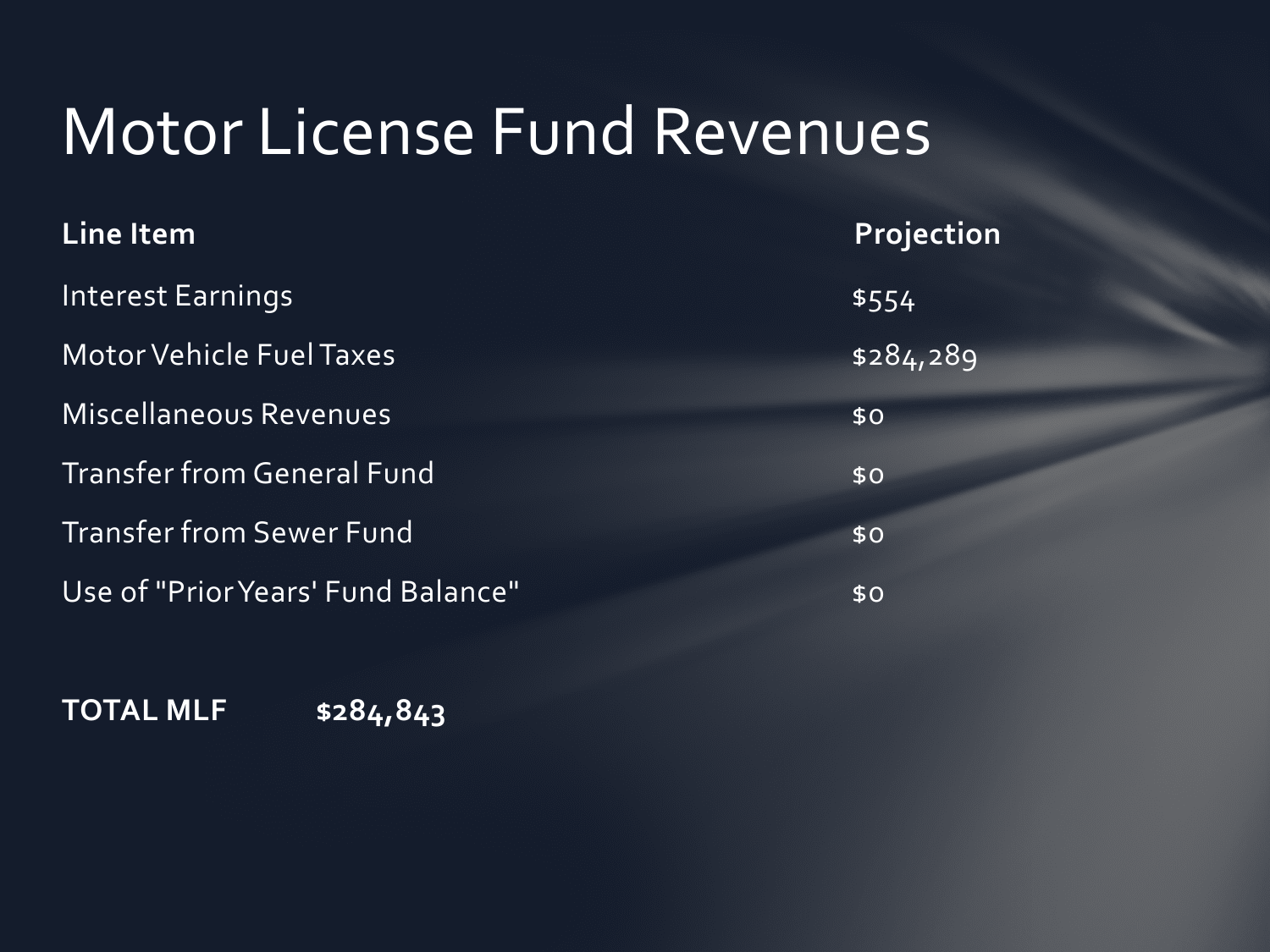# Motor License Fund Expenditures

| <b>Line Item</b>                                 | Projection |
|--------------------------------------------------|------------|
| Engineering/Arch. Services                       | \$15,000   |
| <b>Electricity - Traffic Signals</b>             | \$5,000    |
| Repair/Maintenance                               | \$8,500    |
| <b>Operating Supplies</b>                        | \$2,500    |
| <b>Electricity - Street Lighting</b>             | \$77,843   |
| <b>Contracted - Services</b>                     | \$10,000   |
| <b>Storm Sewer - Maintenance &amp; Education</b> | \$1,000    |
| <b>Repair/Maintenance Services</b>               | \$165,000  |
| <b>Other Financing Uses</b>                      | \$0        |
| <b>TOTAL MLF</b><br>\$284,843                    |            |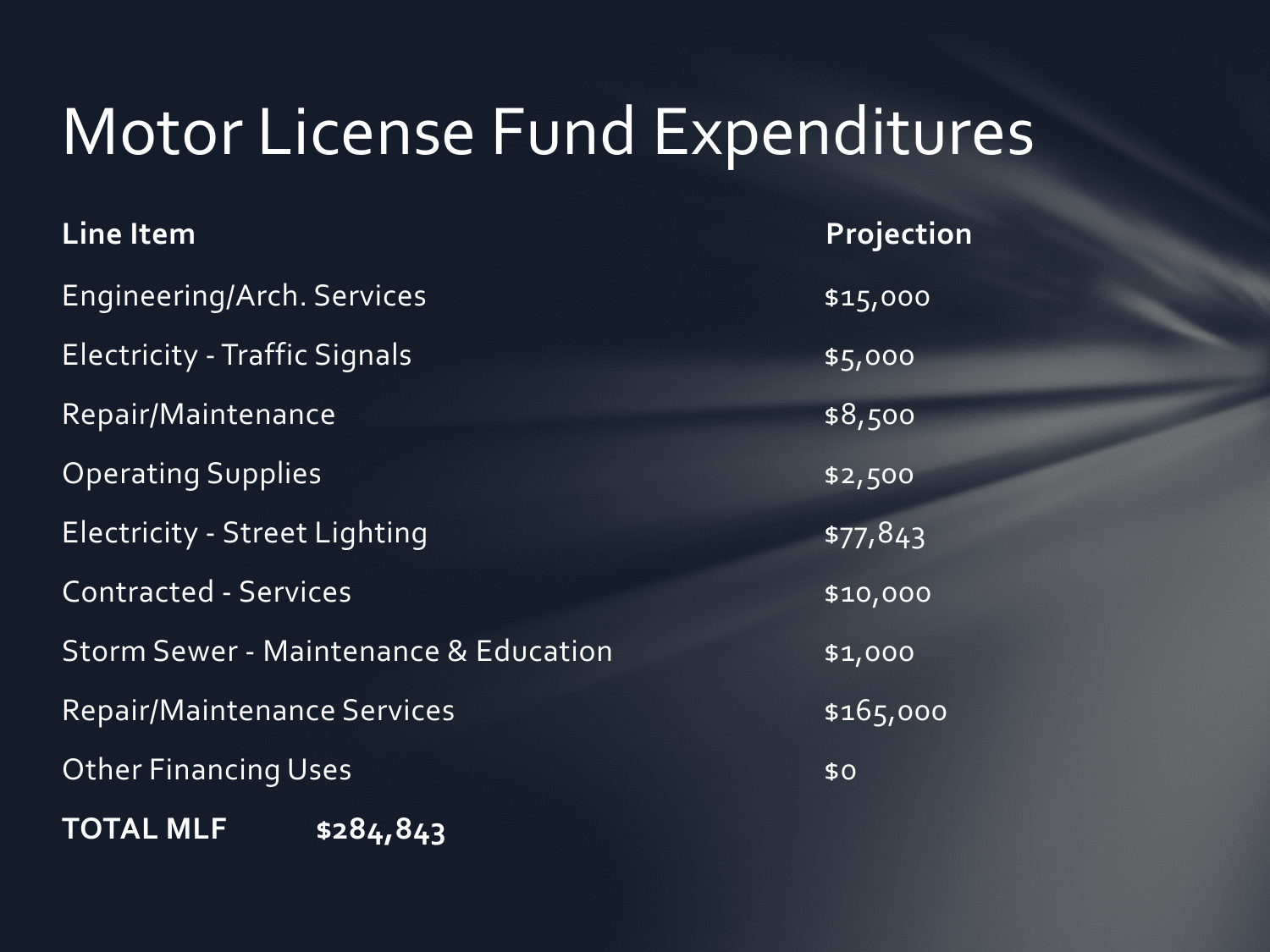### Vehicle Replacement Fund Revenues

**Line Item Projection** Interest Earnings and the state of the state of the state of the state of the state of the state of the state o Federal Grants \$ - Miscellaneous Revenues **\$ -** \$ -Interfund Transfer from GF \$75,000.00 Use of Prior Years' Balance **\$ -** \$ -

**TOTAL VRF \$ 75,100**